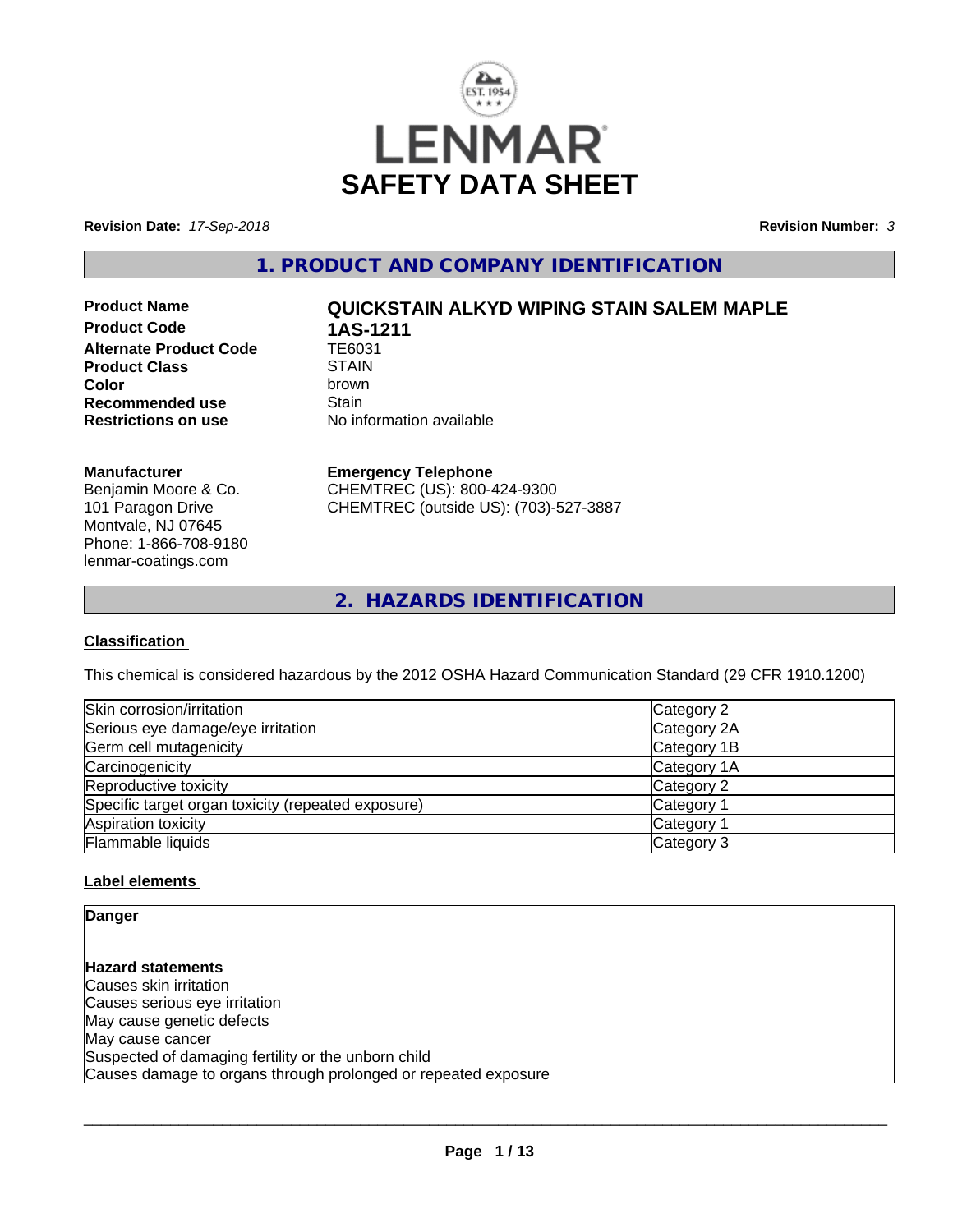May be fatal if swallowed and enters airways Flammable liquid and vapor



**Appearance** liquid **Odor** solvent

#### **Precautionary Statements - Prevention**

Obtain special instructions before use Do not handle until all safety precautions have been read and understood Use personal protective equipment as required Wash face, hands and any exposed skin thoroughly after handling Wear eye/face protection Do not breathe dust/fume/gas/mist/vapors/spray Do not eat, drink or smoke when using this product Keep away from heat, hot surfaces, sparks, open flames and other ignition sources. No smoking Keep container tightly closed Ground/bond container and receiving equipment Use explosion-proof electrical/ventilating/lighting/equipment Use only non-sparking tools Take precautionary measures against static discharge

\_\_\_\_\_\_\_\_\_\_\_\_\_\_\_\_\_\_\_\_\_\_\_\_\_\_\_\_\_\_\_\_\_\_\_\_\_\_\_\_\_\_\_\_\_\_\_\_\_\_\_\_\_\_\_\_\_\_\_\_\_\_\_\_\_\_\_\_\_\_\_\_\_\_\_\_\_\_\_\_\_\_\_\_\_\_\_\_\_\_\_\_\_

### **Precautionary Statements - Response**

IF exposed or concerned: Get medical advice/attention

#### **Eyes**

IF IN EYES: Rinse cautiously with water for several minutes. Remove contact lenses, if present and easy to do. Continue rinsing

If eye irritation persists: Get medical advice/attention

#### **Skin**

If skin irritation occurs: Get medical advice/attention

IF ON SKIN (or hair): Remove/Take off immediately all contaminated clothing. Rinse skin with water/shower Wash contaminated clothing before reuse

### **Ingestion**

IF SWALLOWED: Immediately call a POISON CENTER or doctor/physician Do NOT induce vomiting

#### **Fire**

In case of fire: Use CO2, dry chemical, or foam for extinction

### **Precautionary Statements - Storage**

Store locked up Store in a well-ventilated place. Keep cool

### **Precautionary Statements - Disposal**

Dispose of contents/container to an approved waste disposal plant

### **Hazards not otherwise classified (HNOC)**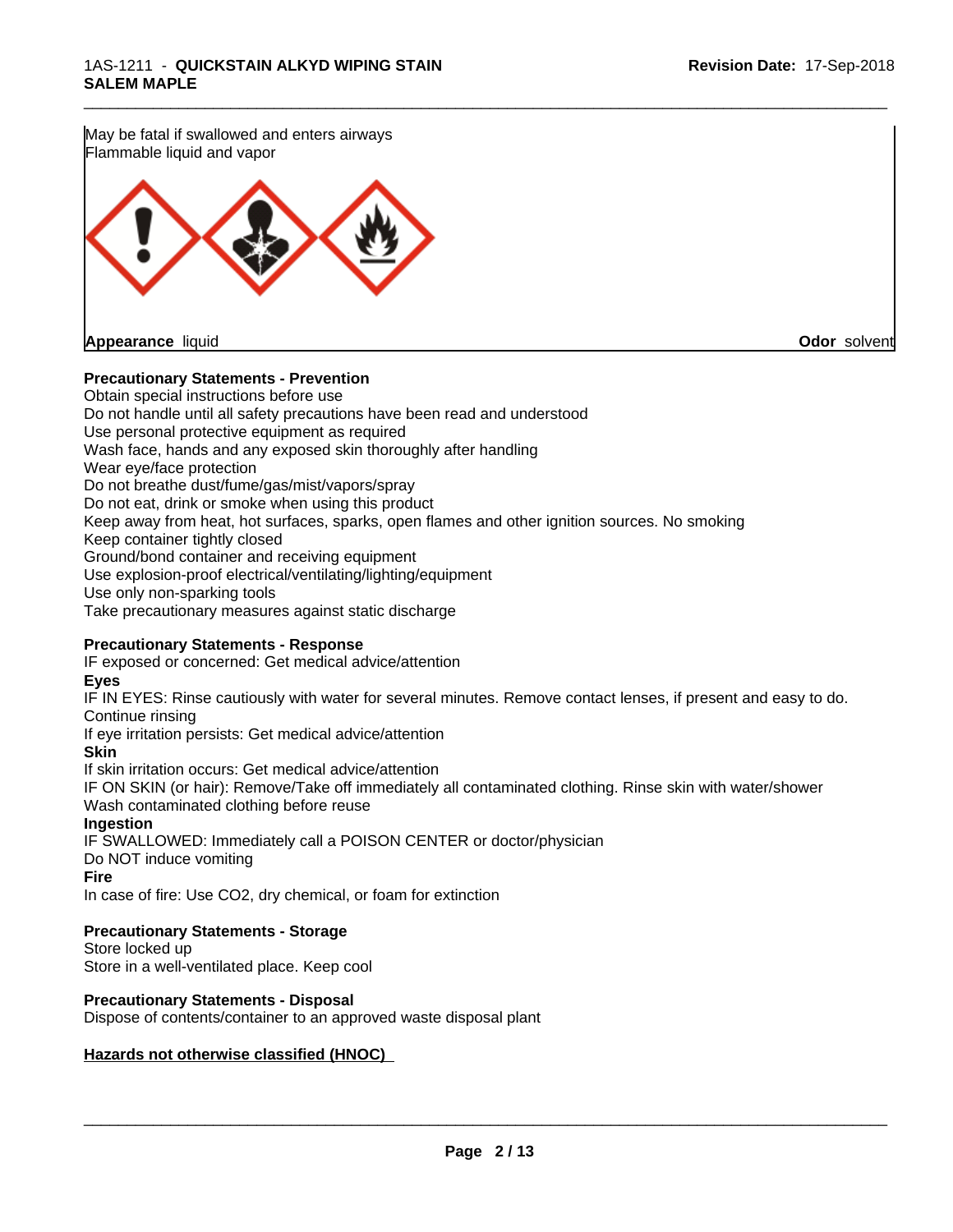Rags, steel wool or waste soaked with this product may spontaneously catch fire if improperly discarded

#### **Other information**

No information available

# **3. COMPOSITION INFORMATION ON COMPONENTS**

\_\_\_\_\_\_\_\_\_\_\_\_\_\_\_\_\_\_\_\_\_\_\_\_\_\_\_\_\_\_\_\_\_\_\_\_\_\_\_\_\_\_\_\_\_\_\_\_\_\_\_\_\_\_\_\_\_\_\_\_\_\_\_\_\_\_\_\_\_\_\_\_\_\_\_\_\_\_\_\_\_\_\_\_\_\_\_\_\_\_\_\_\_

| <b>Chemical name</b>                        | CAS No.        | Weight-% |
|---------------------------------------------|----------------|----------|
| Hydrotreated light naphtha                  | 64742-49-0     | 10       |
| Solvent naphtha (petroleum), heavy aromatic | 64742-94-5     | 10       |
| Distillates, petroleum, hydrotreated light  | 64742-47-8     | 10       |
| n-Butyl acetate                             | 123-86-4       | 10       |
| Solvent naphtha, petroleum, light aromatic  | 64742-95-6     | 10       |
| Raw Umber Pigment                           | 12713-03-0     | 5        |
| 2-Butoxyethanol                             | 111-76-2       | 5        |
| VM&P naphtha                                | 64742-89-8     | 5        |
| 1,2,4-Trimethylbenzene                      | $95 - 63 - 6$  | 5        |
| Stoddard solvent                            | 8052-41-3      | 5        |
| Xylene                                      | 1330-20-7      | 5        |
| Naphthalene                                 | $91 - 20 - 3$  |          |
| Ethyl benzene                               | $100 - 41 - 4$ | 0.5      |
| Octane                                      | 111-65-9       | 0.5      |
| Heptane                                     | 142-82-5       | 0.5      |
| Silica, crystalline                         | 14808-60-7     | 0.5      |
| Cumene                                      | $98 - 82 - 8$  | 0.5      |

# **4. FIRST AID MEASURES**

#### **Description of first aid measures**

| <b>General Advice</b>                            | If symptoms persist, call a physician. Show this safety data sheet to the doctor in<br>attendance.                                                                                                                      |
|--------------------------------------------------|-------------------------------------------------------------------------------------------------------------------------------------------------------------------------------------------------------------------------|
| <b>Eye Contact</b>                               | Immediately flush with plenty of water. After initial flushing, remove any contact<br>lenses and continue flushing for at least 15 minutes. Keep eye wide open while<br>rinsing. If symptoms persist, call a physician. |
| <b>Skin Contact</b>                              | Wash off immediately with soap and plenty of water removing all contaminated<br>clothes and shoes. If skin irritation persists, call a physician.                                                                       |
| <b>Inhalation</b>                                | Move to fresh air. If symptoms persist, call a physician.<br>If not breathing, give artificial respiration. Call a physician immediately.                                                                               |
| Ingestion                                        | Clean mouth with water and afterwards drink plenty of water. Do not induce<br>vomiting without medical advice. Never give anything by mouth to an unconscious<br>person. Consult a physician.                           |
| <b>Protection Of First-Aiders</b>                | Use personal protective equipment.                                                                                                                                                                                      |
| <b>Most Important</b><br><b>Symptoms/Effects</b> | No information available.                                                                                                                                                                                               |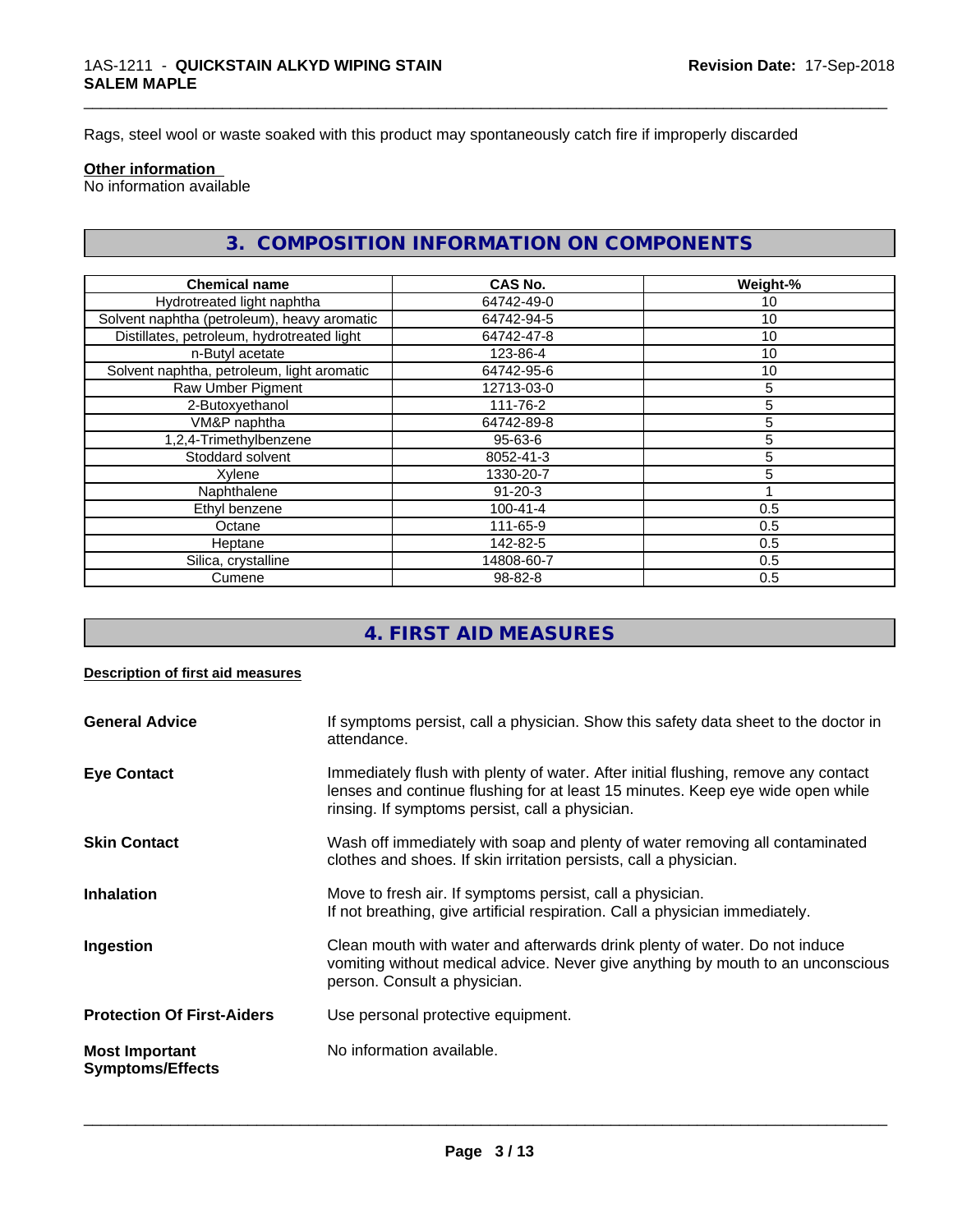| Treat symptomatically.<br><b>Notes To Physician</b>                     |                                                               |                                                                                                                                                                                                                                                                                                |                                                                                                                                                        |                                |  |
|-------------------------------------------------------------------------|---------------------------------------------------------------|------------------------------------------------------------------------------------------------------------------------------------------------------------------------------------------------------------------------------------------------------------------------------------------------|--------------------------------------------------------------------------------------------------------------------------------------------------------|--------------------------------|--|
|                                                                         |                                                               |                                                                                                                                                                                                                                                                                                | 5. FIRE-FIGHTING MEASURES                                                                                                                              |                                |  |
| <b>Flammable Properties</b>                                             |                                                               |                                                                                                                                                                                                                                                                                                | Vapors may travel considerable distance to a source of<br>ignition and flash back. Vapors may cause flash fire.                                        |                                |  |
| <b>Suitable Extinguishing Media</b>                                     |                                                               |                                                                                                                                                                                                                                                                                                | Foam, dry powder or water. Use extinguishing measures<br>that are appropriate to local circumstances and the<br>surrounding environment.               |                                |  |
| <b>Firefighters</b>                                                     | <b>Protective Equipment And Precautions For</b>               |                                                                                                                                                                                                                                                                                                | As in any fire, wear self-contained breathing apparatus<br>pressure-demand, MSHA/NIOSH (approved or equivalent)<br>and full protective gear.           |                                |  |
| <b>Hazardous combustion products</b>                                    |                                                               |                                                                                                                                                                                                                                                                                                | Burning may result in carbon dioxide, carbon monoxide<br>and other combustion products of varying composition<br>which may be toxic and/or irritating. |                                |  |
| <b>Specific Hazards Arising From The Chemical</b>                       |                                                               | Flammable. Flash back possible over considerable<br>distance. Keep product and empty container away from<br>heat and sources of ignition. Closed containers may<br>rupture if exposed to fire or extreme heat. Thermal<br>decomposition can lead to release of irritating gases and<br>vapors. |                                                                                                                                                        |                                |  |
|                                                                         | <b>Sensitivity To Mechanical Impact</b>                       |                                                                                                                                                                                                                                                                                                | No                                                                                                                                                     |                                |  |
|                                                                         | <b>Sensitivity To Static Discharge</b>                        |                                                                                                                                                                                                                                                                                                | Yes                                                                                                                                                    |                                |  |
| <b>Flash Point Data</b><br><b>Method</b>                                | Flash Point (°F)<br>Flash Point (°C)                          |                                                                                                                                                                                                                                                                                                | 78<br>26<br><b>PMCC</b>                                                                                                                                |                                |  |
|                                                                         | <b>Flammability Limits In Air</b>                             |                                                                                                                                                                                                                                                                                                |                                                                                                                                                        |                                |  |
|                                                                         | Lower flammability limit:<br><b>Upper flammability limit:</b> |                                                                                                                                                                                                                                                                                                | Not available<br>Not available                                                                                                                         |                                |  |
| <b>NFPA</b>                                                             | Health: 2                                                     | Flammability: 3                                                                                                                                                                                                                                                                                | Instability: 0                                                                                                                                         | <b>Special: Not Applicable</b> |  |
| <b>NFPA Legend</b><br>0 - Not Hazardous<br>1 - Slightly<br>2 - Moderate |                                                               |                                                                                                                                                                                                                                                                                                |                                                                                                                                                        |                                |  |

3 - High

4 - Severe

*The ratings assigned are only suggested ratings, the contractor/employer has ultimate responsibilities for NFPA ratings where this system is used.*

*Additional information regarding the NFPA rating system is available from the National Fire Protection Agency (NFPA) at www.nfpa.org.*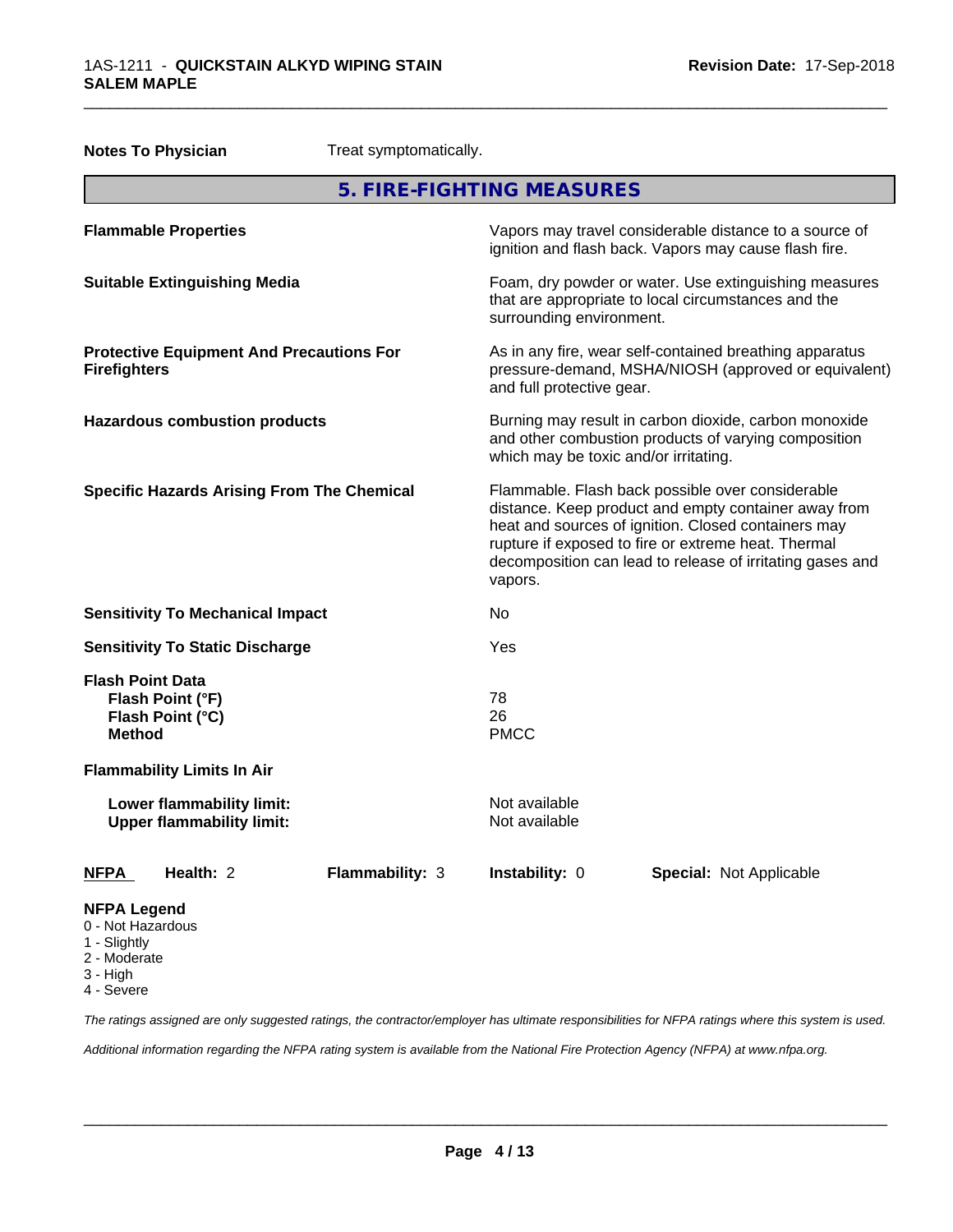# **6. ACCIDENTAL RELEASE MEASURES**

\_\_\_\_\_\_\_\_\_\_\_\_\_\_\_\_\_\_\_\_\_\_\_\_\_\_\_\_\_\_\_\_\_\_\_\_\_\_\_\_\_\_\_\_\_\_\_\_\_\_\_\_\_\_\_\_\_\_\_\_\_\_\_\_\_\_\_\_\_\_\_\_\_\_\_\_\_\_\_\_\_\_\_\_\_\_\_\_\_\_\_\_\_

| <b>Personal Precautions</b>       | Remove all sources of ignition. Take precautions to prevent flashback. Ground<br>and bond all containers and handling equipment. Take precautionary measures<br>against static discharges. Ensure adequate ventilation. Avoid contact with skin,<br>eyes and clothing. Use personal protective equipment.                                                                                                                                                                                                                                                                                                                                                                                                                                                                                                                                                                                                                                                                                                                                                                                              |
|-----------------------------------|--------------------------------------------------------------------------------------------------------------------------------------------------------------------------------------------------------------------------------------------------------------------------------------------------------------------------------------------------------------------------------------------------------------------------------------------------------------------------------------------------------------------------------------------------------------------------------------------------------------------------------------------------------------------------------------------------------------------------------------------------------------------------------------------------------------------------------------------------------------------------------------------------------------------------------------------------------------------------------------------------------------------------------------------------------------------------------------------------------|
| <b>Other Information</b>          | Prevent further leakage or spillage if safe to do so. Do not allow material to<br>contaminate ground water system. Prevent product from entering drains. Do not<br>flush into surface water or sanitary sewer system. Local authorities should be<br>advised if significant spillages cannot be contained.                                                                                                                                                                                                                                                                                                                                                                                                                                                                                                                                                                                                                                                                                                                                                                                             |
| <b>Environmental precautions</b>  | See Section 12 for additional Ecological Information.                                                                                                                                                                                                                                                                                                                                                                                                                                                                                                                                                                                                                                                                                                                                                                                                                                                                                                                                                                                                                                                  |
| <b>Methods for Cleaning Up</b>    | Dam up. Soak up with inert absorbent material. Use a non-sparking or explosion<br>proof means to transfer material to a sealed, appropriate container for disposal.<br>Clean contaminated surface thoroughly.                                                                                                                                                                                                                                                                                                                                                                                                                                                                                                                                                                                                                                                                                                                                                                                                                                                                                          |
|                                   | 7. HANDLING AND STORAGE                                                                                                                                                                                                                                                                                                                                                                                                                                                                                                                                                                                                                                                                                                                                                                                                                                                                                                                                                                                                                                                                                |
| <b>Handling</b><br><b>Storage</b> | Avoid contact with skin, eyes and clothing. Wear personal protective equipment.<br>Do not breathe vapors or spray mist. Use only in ventilated areas. Prevent vapor<br>build-up by providing adequate ventilation during and after use.<br>Take precautionary measures against static discharges. To avoid ignition of<br>vapors by static electricity discharge, all metal parts of the equipment must be<br>grounded. Keep away from heat, sparks and flame. Do not smoke. Extinguish all<br>flames and pilot lights, and turn off stoves, heaters, electric motors and other<br>sources of ignition during use and until all vapors are gone. Ignition and/or flash<br>back may occur.<br>Keep containers tightly closed in a dry, cool and well-ventilated place. Keep away<br>from heat. Keep away from open flames, hot surfaces and sources of ignition.<br>Keep in properly labeled containers. Keep out of the reach of children.<br><b>DANGER</b> - Rags, steel wool or waste soaked with this product may<br>spontaneously catch fire if improperly discarded. Immediately after use, place |
|                                   | rags, steel wool or waste in a sealed water-filled metal container.                                                                                                                                                                                                                                                                                                                                                                                                                                                                                                                                                                                                                                                                                                                                                                                                                                                                                                                                                                                                                                    |
| <b>Incompatible Materials</b>     | Incompatible with strong acids and bases and strong oxidizing agents.                                                                                                                                                                                                                                                                                                                                                                                                                                                                                                                                                                                                                                                                                                                                                                                                                                                                                                                                                                                                                                  |
|                                   | Technical measures/Precautions Ensure adequate ventilation. Use only where airflow will keep vapors from building<br>up in or near the work area in adjoining rooms. Comply with all national, state, and<br>local codes pertaining to the storage, handling, dispensing and disposal of<br>flammable liquids.                                                                                                                                                                                                                                                                                                                                                                                                                                                                                                                                                                                                                                                                                                                                                                                         |
|                                   | Dissipate static electricity during transfer by grounding and bonding containers<br>and equipment before transferring material. All equipment should be non-sparking<br>and explosion proof. Use explosion proof electrical equipment for ventilation,<br>lighting and material handling.                                                                                                                                                                                                                                                                                                                                                                                                                                                                                                                                                                                                                                                                                                                                                                                                              |

# **8. EXPOSURE CONTROLS/PERSONAL PROTECTION**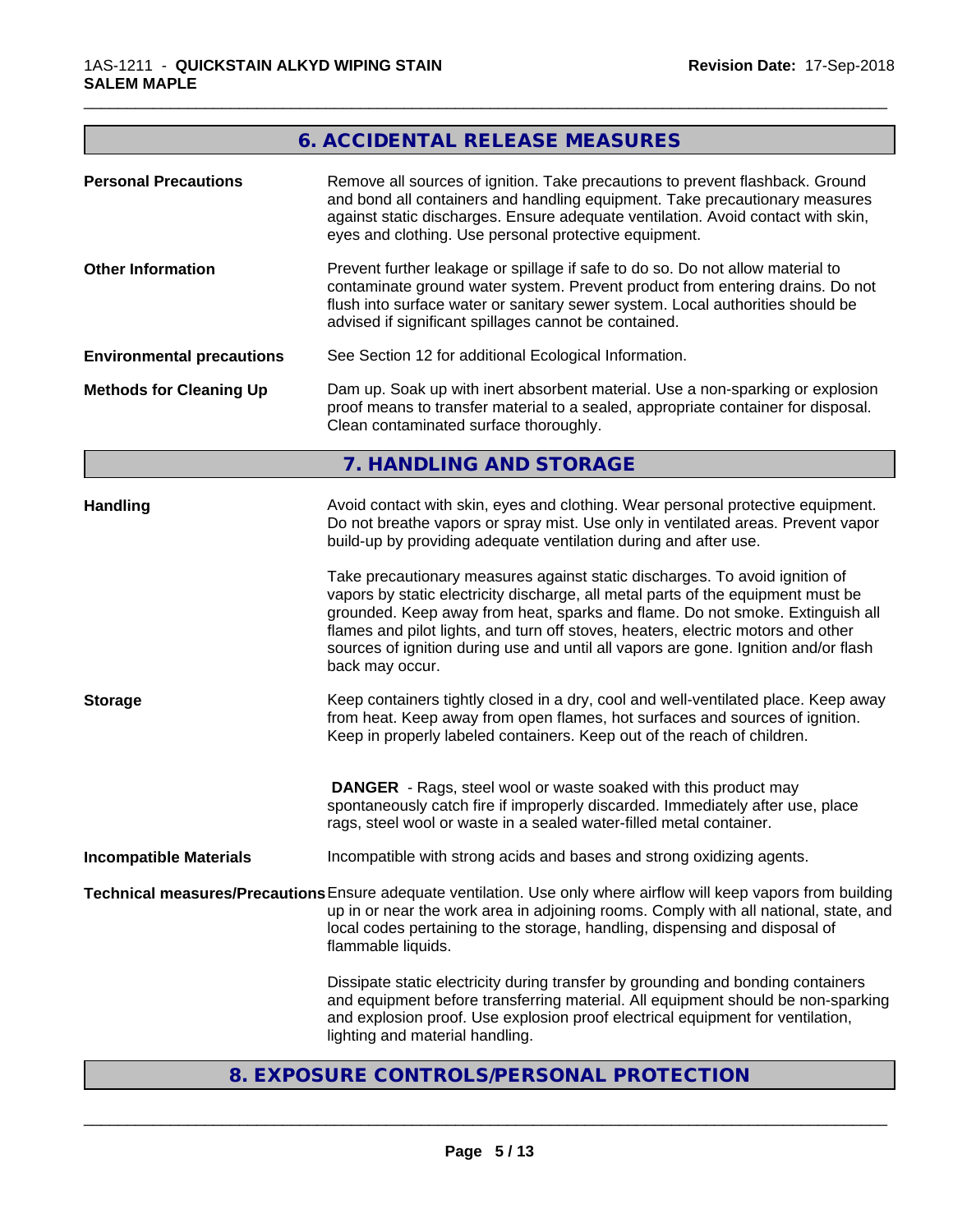#### **Exposure Limits**

| <b>Chemical name</b> | <b>ACGIH TLV</b>                | <b>OSHA PEL</b>                   |
|----------------------|---------------------------------|-----------------------------------|
| n-Butyl acetate      | 150 ppm - TWA                   | 150 ppm - TWA                     |
|                      | 200 ppm - STEL                  | 710 mg/m $3$ - TWA                |
| Raw Umber Pigment    | N/E                             | $5 \text{ mg/m}^3$ - Ceiling      |
| 2-Butoxyethanol      | 20 ppm - TWA                    | 50 ppm - TWA                      |
|                      |                                 | 240 mg/m <sup>3</sup> - TWA       |
|                      |                                 | prevent or reduce skin absorption |
| Stoddard solvent     | 100 ppm - TWA                   | 500 ppm - TWA                     |
|                      |                                 | 2900 mg/m <sup>3</sup> - TWA      |
| Xylene               | 100 ppm - TWA                   | 100 ppm - TWA                     |
|                      | 150 ppm - STEL                  | 435 mg/m <sup>3</sup> - TWA       |
| Naphthalene          | 10 ppm - TWA                    | 10 ppm - TWA                      |
|                      | <b>Skin</b>                     | 50 mg/m $3$ - TWA                 |
| Ethyl benzene        | 20 ppm - TWA                    | 100 ppm - TWA                     |
|                      |                                 | 435 mg/m <sup>3</sup> - TWA       |
| Octane               | 300 ppm - TWA                   | 500 ppm - TWA                     |
|                      |                                 | 2350 mg/m <sup>3</sup> - TWA      |
| Heptane              | 400 ppm - TWA                   | 500 ppm - TWA                     |
|                      | 500 ppm - STEL                  | 2000 mg/m <sup>3</sup> - TWA      |
| Silica, crystalline  | $0.025$ mg/m <sup>3</sup> - TWA |                                   |
| Cumene               | 50 ppm - TWA                    | 50 ppm - TWA                      |
|                      |                                 | 245 mg/m $3$ - TWA                |
|                      |                                 | prevent or reduce skin absorption |

\_\_\_\_\_\_\_\_\_\_\_\_\_\_\_\_\_\_\_\_\_\_\_\_\_\_\_\_\_\_\_\_\_\_\_\_\_\_\_\_\_\_\_\_\_\_\_\_\_\_\_\_\_\_\_\_\_\_\_\_\_\_\_\_\_\_\_\_\_\_\_\_\_\_\_\_\_\_\_\_\_\_\_\_\_\_\_\_\_\_\_\_\_

#### **Legend**

**Appropriate engineering**

ACGIH - American Conference of Governmental Industrial Hygienists Exposure Limits OSHA - Occupational Safety & Health Administration Exposure Limits N/E - Not Established

# **controls Engineering Measures** Ensure adequate ventilation, especially in confined areas. **Personal Protective Equipment**<br> **Eye/Face Protection** Safety glasses with side-shields. **Skin Protection** Long sleeved clothing. Protective gloves. **Respiratory Protection** Use only with adequate ventilation. In operations where exposure limits are exceeded, use a NIOSH approved respirator that has been selected by a technically qualified person for the specific work conditions. When spraying the product or applying in confined areas, wear a NIOSH approved respirator specified for paint spray or organic vapors. **Hygiene Measures** Avoid contact with skin, eyes and clothing. Remove and wash contaminated clothing before re-use. Wash thoroughly after handling.

# **9. PHYSICAL AND CHEMICAL PROPERTIES**

| Appearance            |
|-----------------------|
| Odor                  |
| <b>Odor Threshold</b> |
| Density (Ibs/gal)     |

**Appearance** and the contract of the contract of the contract of the contract of the contract of the contract of the contract of the contract of the contract of the contract of the contract of the contract of the contract **Odor** solvent **No information available Density (lbs/gal)** 7.7 - 8.1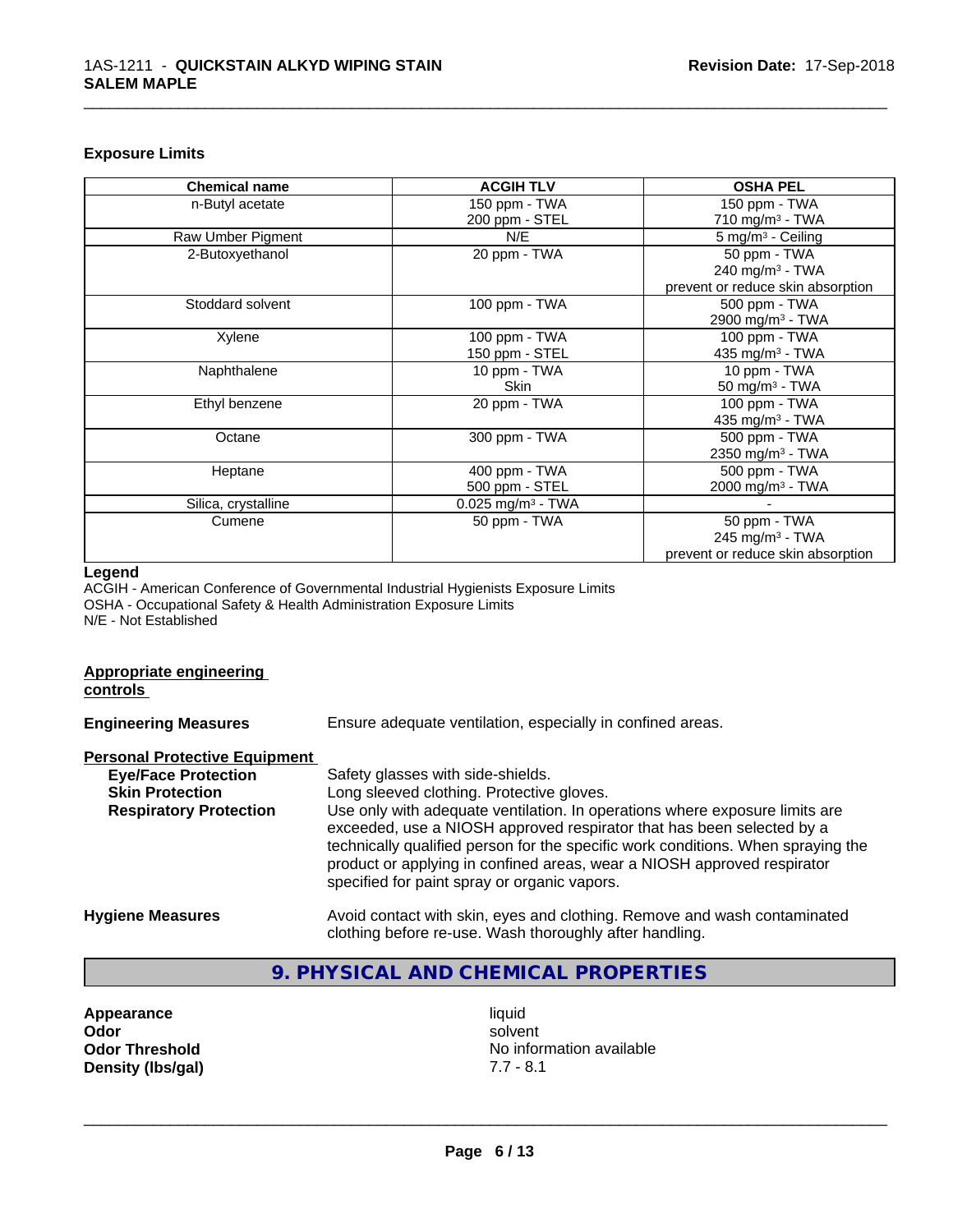#### 1AS-1211 - **QUICKSTAIN ALKYD WIPING STAIN SALEM MAPLE**

| <b>Specific Gravity</b>              | $0.93 - 0.97$            |
|--------------------------------------|--------------------------|
| рH                                   | No information available |
| <b>Viscosity (cps)</b>               | No information available |
| Solubility(ies)                      | No information available |
| <b>Water solubility</b>              | No information available |
| <b>Evaporation Rate</b>              | No information available |
| Vapor pressure @20 °C (kPa)          | No information available |
| Vapor density                        | No information available |
| Wt. % Solids                         | $40 - 50$                |
| Vol. % Solids                        | $35 - 45$                |
| Wt. % Volatiles                      | $50 - 60$                |
| Vol. % Volatiles                     | $55 - 65$                |
| <b>VOC Regulatory Limit (g/L)</b>    | < 550                    |
| <b>Boiling Point (°F)</b>            | 252                      |
| <b>Boiling Point (°C)</b>            | 122                      |
| <b>Freezing Point (°F)</b>           | No information available |
| <b>Freezing Point (°C)</b>           | No information available |
| Flash Point (°F)                     | 78                       |
| Flash Point (°C)                     | 26                       |
| <b>Method</b>                        | <b>PMCC</b>              |
| <b>Flammability (solid, gas)</b>     | Not applicable           |
| <b>Upper flammability limit:</b>     | No information available |
| Lower flammability limit:            | No information available |
| <b>Autoignition Temperature (°F)</b> | No information available |
| <b>Autoignition Temperature (°C)</b> | No information available |
| Decomposition Temperature (°F)       | No information available |
| Decomposition Temperature (°C)       | No information available |
| <b>Partition coefficient</b>         | No information available |

# **10. STABILITY AND REACTIVITY**

\_\_\_\_\_\_\_\_\_\_\_\_\_\_\_\_\_\_\_\_\_\_\_\_\_\_\_\_\_\_\_\_\_\_\_\_\_\_\_\_\_\_\_\_\_\_\_\_\_\_\_\_\_\_\_\_\_\_\_\_\_\_\_\_\_\_\_\_\_\_\_\_\_\_\_\_\_\_\_\_\_\_\_\_\_\_\_\_\_\_\_\_\_

| <b>Reactivity</b>                         | No data available                                                                                                         |
|-------------------------------------------|---------------------------------------------------------------------------------------------------------------------------|
| <b>Chemical Stability</b>                 | Stable under normal conditions. Hazardous polymerisation<br>does not occur.                                               |
| <b>Conditions to avoid</b>                | Keep away from open flames, hot surfaces, static<br>electricity and sources of ignition. Sparks. Elevated<br>temperature. |
| <b>Incompatible Materials</b>             | Incompatible with strong acids and bases and strong<br>oxidizing agents.                                                  |
| <b>Hazardous Decomposition Products</b>   | Thermal decomposition can lead to release of irritating<br>gases and vapors.                                              |
| <b>Possibility of hazardous reactions</b> | None under normal conditions of use.                                                                                      |

**11. TOXICOLOGICAL INFORMATION**

**Product Information**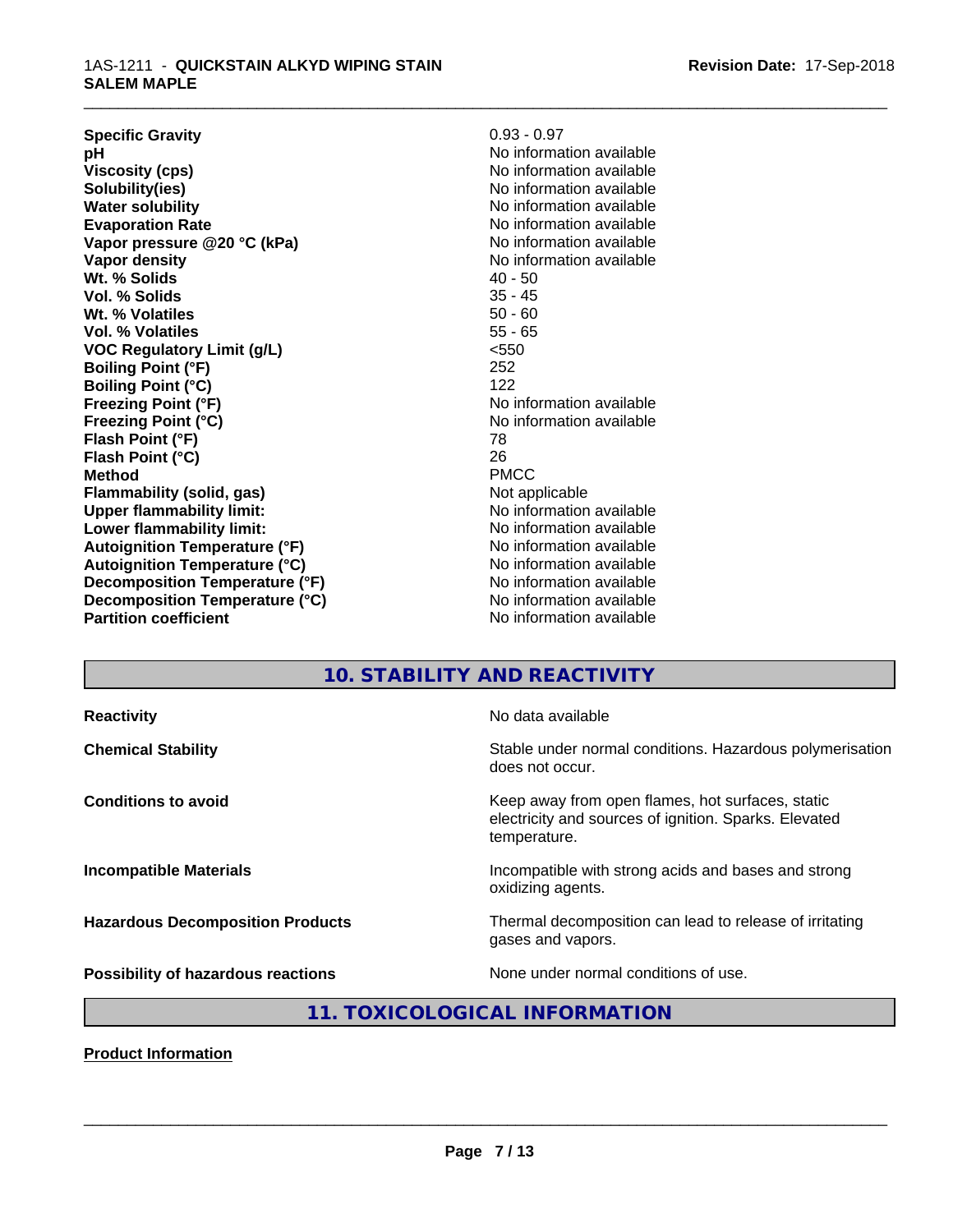| Information on likely routes of exposure                                                                                                                                                                                                          |                                                                                                                                                                                                                                                                                                                                                                                                                                                                                                                                |
|---------------------------------------------------------------------------------------------------------------------------------------------------------------------------------------------------------------------------------------------------|--------------------------------------------------------------------------------------------------------------------------------------------------------------------------------------------------------------------------------------------------------------------------------------------------------------------------------------------------------------------------------------------------------------------------------------------------------------------------------------------------------------------------------|
| <b>Principal Routes of Exposure</b>                                                                                                                                                                                                               | Eye contact, skin contact and inhalation.                                                                                                                                                                                                                                                                                                                                                                                                                                                                                      |
| <b>Acute Toxicity</b>                                                                                                                                                                                                                             |                                                                                                                                                                                                                                                                                                                                                                                                                                                                                                                                |
| <b>Product Information</b>                                                                                                                                                                                                                        | Repeated or prolonged exposure to organic solvents may lead to permanent brain<br>and nervous system damage. Intentional misuse by deliberately concentrating and<br>inhaling vapors may be harmful or fatal.                                                                                                                                                                                                                                                                                                                  |
|                                                                                                                                                                                                                                                   | Symptoms related to the physical, chemical and toxicological characteristics                                                                                                                                                                                                                                                                                                                                                                                                                                                   |
| <b>Symptoms</b>                                                                                                                                                                                                                                   | No information available                                                                                                                                                                                                                                                                                                                                                                                                                                                                                                       |
|                                                                                                                                                                                                                                                   | Delayed and immediate effects as well as chronic effects from short and long-term exposure                                                                                                                                                                                                                                                                                                                                                                                                                                     |
| Eye contact<br><b>Skin contact</b>                                                                                                                                                                                                                | Contact with eyes may cause irritation.<br>May cause skin irritation and/or dermatitis. Prolonged skin contact may defat the<br>skin and produce dermatitis.                                                                                                                                                                                                                                                                                                                                                                   |
| Ingestion                                                                                                                                                                                                                                         | Harmful if swallowed. Ingestion may cause irritation to mucous membranes. Small<br>amounts of this product aspirated into the respiratory system during ingestion or<br>vomiting may cause mild to severe pulmonary injury, possibly progressing to<br>death.                                                                                                                                                                                                                                                                  |
| Inhalation                                                                                                                                                                                                                                        | Harmful by inhalation. High vapor / aerosol concentrations are irritating to the<br>eyes, nose, throat and lungs and may cause headaches, dizziness, drowsiness,<br>unconsciousness, and other central nervous system effects.                                                                                                                                                                                                                                                                                                 |
| <b>Sensitization</b><br><b>Neurological Effects</b><br><b>Mutagenic Effects</b><br><b>Reproductive Effects</b><br><b>Developmental Effects</b><br><b>Target organ effects</b><br><b>STOT - repeated exposure</b><br><b>STOT - single exposure</b> | No information available<br>No information available.<br>No information available.<br>Possible risk of impaired fertility. Possible risk of harm to the unborn child.<br>No information available.<br>No information available.<br>Causes damage to organs through prolonged or repeated exposure if inhaled.<br>May cause disorder and damage to the. Central nervous system. Causes damage<br>to organs through prolonged or repeated exposure.<br>May cause disorder and damage to the. Respiratory system. Central nervous |
| Other adverse effects                                                                                                                                                                                                                             | system.<br>No information available.                                                                                                                                                                                                                                                                                                                                                                                                                                                                                           |
| <b>Aspiration Hazard</b>                                                                                                                                                                                                                          | May be harmful if swallowed and enters airways. Small amounts of this product<br>aspirated into the respiratory system during ingestion or vomiting may cause mild<br>to severe pulmonary injury, possibly progressing to death.                                                                                                                                                                                                                                                                                               |
| <b>Numerical measures of toxicity</b>                                                                                                                                                                                                             |                                                                                                                                                                                                                                                                                                                                                                                                                                                                                                                                |

# **The following values are calculated based on chapter 3.1 of the GHS document**

| ATEmix (oral)                        | 6707 mg/kg |
|--------------------------------------|------------|
| <b>ATEmix (dermal)</b>               | 4896 mg/kg |
| <b>ATEmix (inhalation-dust/mist)</b> | 34.9 ma/L  |
| <b>ATEmix (inhalation-vapor)</b>     | 72 ma/L    |

**Acute Toxicity Component Information**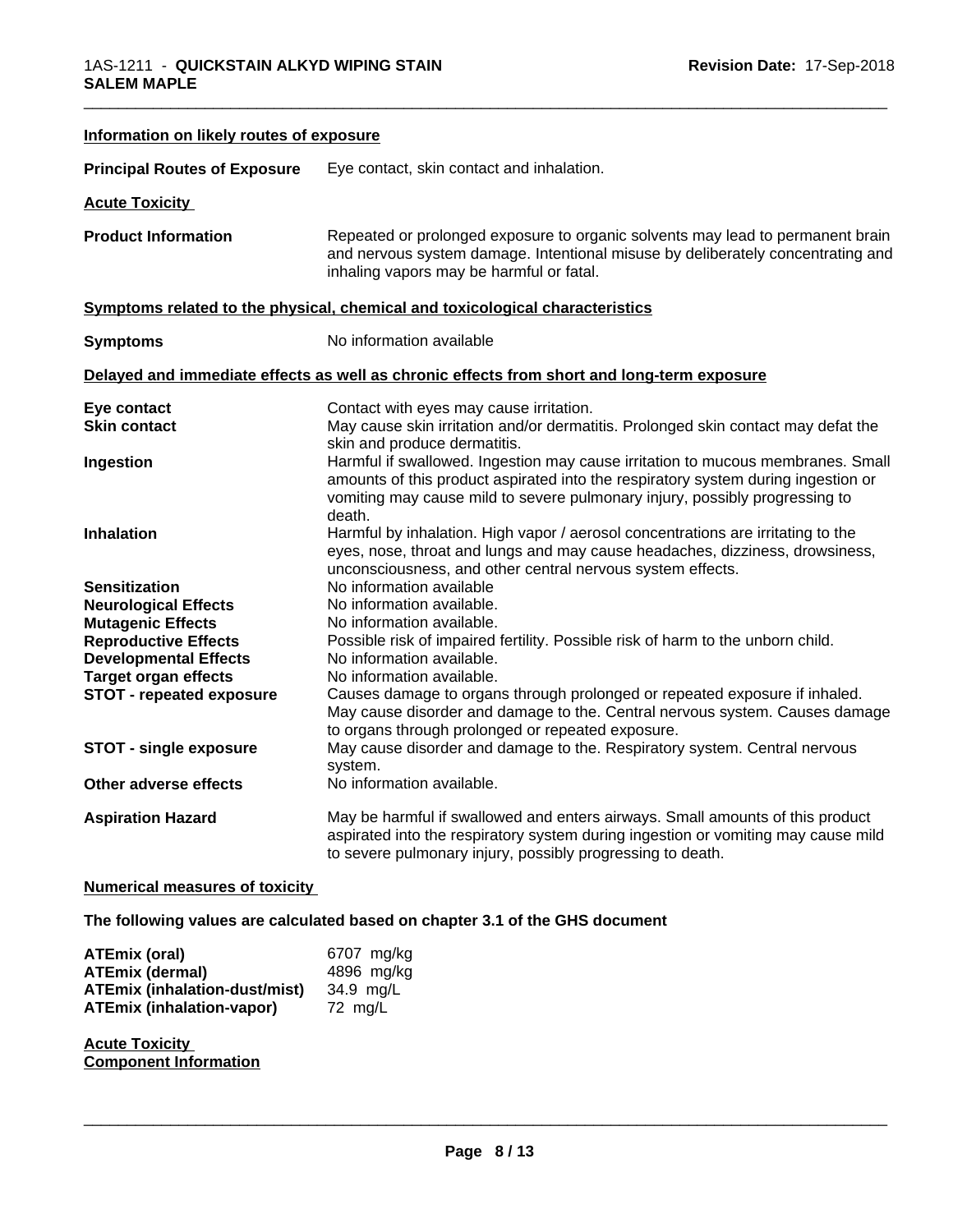Solvent naphtha (petroleum), heavy aromatic LD50 Dermal: > 2 mL/kg (Rabbit) LC50 Inhalation (Vapor): > 590 mg/m<sup>3</sup> (Rat, 4 hr.) Distillates, petroleum, hydrotreated light LD50 Oral: > 5,000 mg/kg (Rat) LD50 Dermal: > 3,000 mg/kg (Rabbit) n-Butyl acetate LD50 Oral: 10768 mg/kg (Rat) LD50 Dermal: > 17600 mg/kg (Rabbit) LC50 Inhalation (Vapor): ppm (Rat, 4 hr.) Sensitization non-sensitizing (guinea pig) Solvent naphtha, petroleum, light aromatic LD50 Oral: 8400 mg/kg (Rat) 2-Butoxyethanol LD50 Oral: 470 mg/kg (Rat) LD50 Dermal: 220 mg/kg (Rabbit) LC50 Inhalation (Vapor): 450 ppm (Rat, 4 hr.) 1,2,4-Trimethylbenzene LD50 Oral: 5000 mg/kg (Rat) LC50 Inhalation (Vapor): 18000 mg/m<sup>3</sup> (Rat, 4 hr.) Stoddard solvent LD50 Oral: > 5,000 mg/kg (Rat) LD50 Dermal: > 3160 mg/kg (Rabbit) LC50 Inhalation (Vapor): > 6.1 mg/L (Rat) Xylene LD50 Oral: 4300 mg/kg (Rat) LD50 Dermal: > 1700 mg/kg (Rabbit) LC50 Inhalation (Vapor): 5000 ppm (Rat, 4 hr.) Naphthalene LD50 Oral: 969 mg/kg (Rat) LD50 Dermal: > 20,000 mg/kg (Rabbit) LC50 Inhalation (Vapor): > 340 mg/m<sup>3</sup> (Rat, 1 hr.) Ethyl benzene LD50 Oral: mg/kg (Rat) LD50 Dermal: > mg/kg (Rabbit) LC50 Inhalation (Vapor): mg/m<sup>3</sup> (Rat, 2 hr.) Heptane LC50 Inhalation (Vapor): 103000 mg/m<sup>3</sup> (Rat, 4 hr.) Silica, crystalline LD50 Oral: 500 mg/kg (Rat) Cumene LD50 Oral: > 1400 mg/kg (Rat) LD50 Dermal: 12300 µL/kg (Rabbit) LC50 Inhalation (Vapor): 39000 mg/kg (Rat, 4 hr.)

# **Carcinogenicity**

*The information below indicateswhether each agency has listed any ingredient as a carcinogen:.*

| <b>Chemical name</b> | <b>IARC</b>                       | <b>NTP</b>                                    | <b>OSHA</b> |
|----------------------|-----------------------------------|-----------------------------------------------|-------------|
| Naphthalene          | 2B - Possible Human<br>Carcinogen | Reasonably<br>Anticipated Human<br>Carcinoɑen | Listed      |
|                      | 2B - Possible Human               |                                               | Listed      |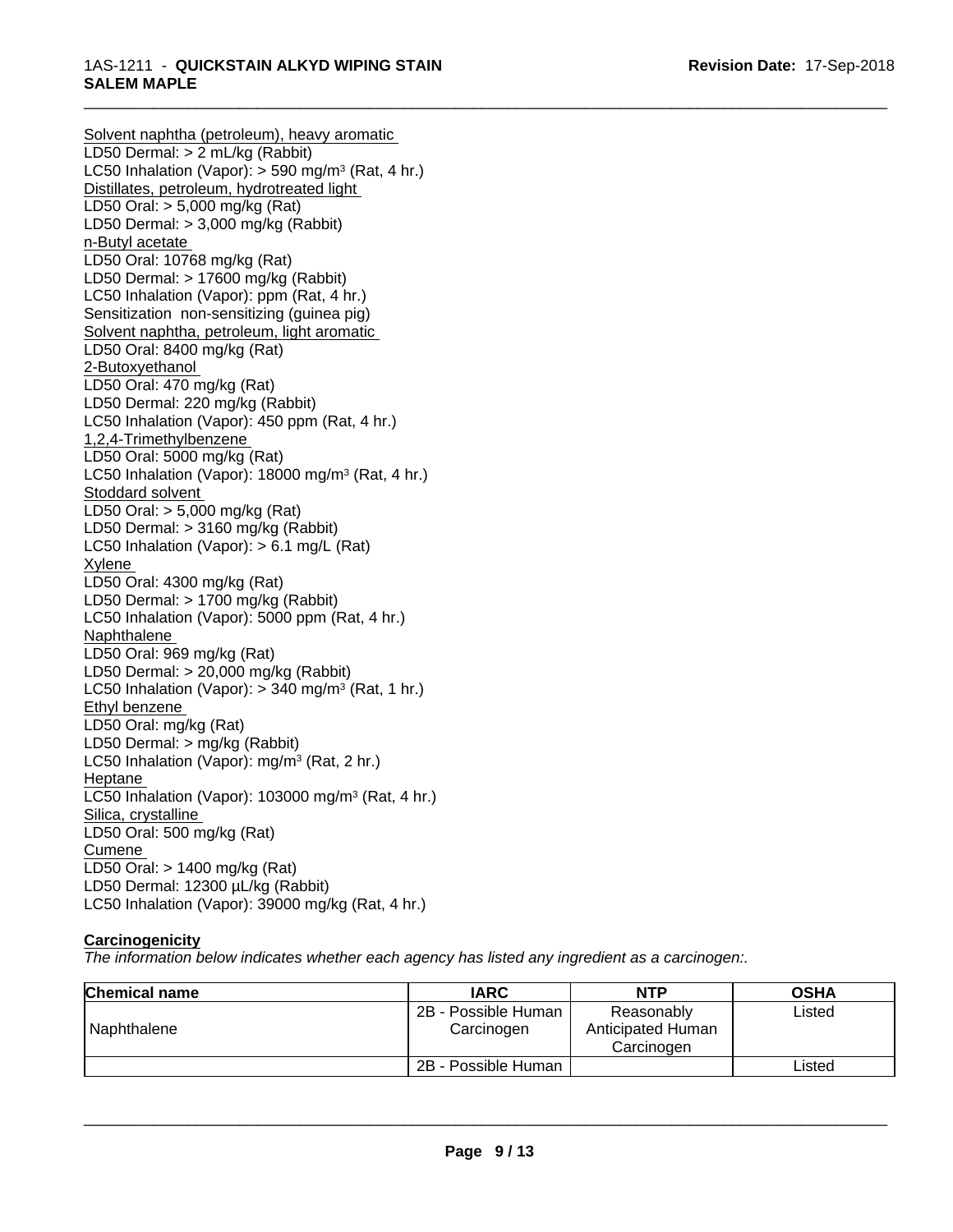| Ethyl benzene       | Carcinogen          |                   |        |
|---------------------|---------------------|-------------------|--------|
|                     | - Human Carcinogen  | Known Human       | ∟isted |
| Silica, crystalline |                     | Carcinogen        |        |
|                     | 2B - Possible Human | Reasonably        | Listed |
| Cumene              | Carcinogen          | Anticipated Human |        |
|                     |                     | Carcinogen        |        |

• Crystalline Silica has been determined to be carcinogenic to humans by IARC (1) when in respirable form. Risk of cancer depends on duration and level of inhalation exposure to spray mist or dust from sanding the dried paint.

#### **Legend**

IARC - International Agency for Research on Cancer NTP - National Toxicity Program OSHA - Occupational Safety & Health Administration

# **12. ECOLOGICAL INFORMATION**

### **Ecotoxicity Effects**

The environmental impact of this product has not been fully investigated.

#### **Product Information**

#### **Acute Toxicity to Fish**

No information available

#### **Acute Toxicity to Aquatic Invertebrates**

No information available

#### **Acute Toxicity to Aquatic Plants**

No information available

#### **Persistence / Degradability**

No information available.

#### **Bioaccumulation**

There is no data for this product.

#### **Mobility in Environmental Media**

No information available.

#### **Ozone** Not applicable

# **Component Information**

#### **Acute Toxicity to Fish**

n-Butyl acetate LC50: 18 mg/L (Fathead Minnow - 96 hr.) 2-Butoxyethanol LC50: 1490 mg/L (Bluegill sunfish - 96 hr.) Xylene \_\_\_\_\_\_\_\_\_\_\_\_\_\_\_\_\_\_\_\_\_\_\_\_\_\_\_\_\_\_\_\_\_\_\_\_\_\_\_\_\_\_\_\_\_\_\_\_\_\_\_\_\_\_\_\_\_\_\_\_\_\_\_\_\_\_\_\_\_\_\_\_\_\_\_\_\_\_\_\_\_\_\_\_\_\_\_\_\_\_\_\_\_ LC50: 13.5 mg/L (Rainbow Trout - 96 hr.)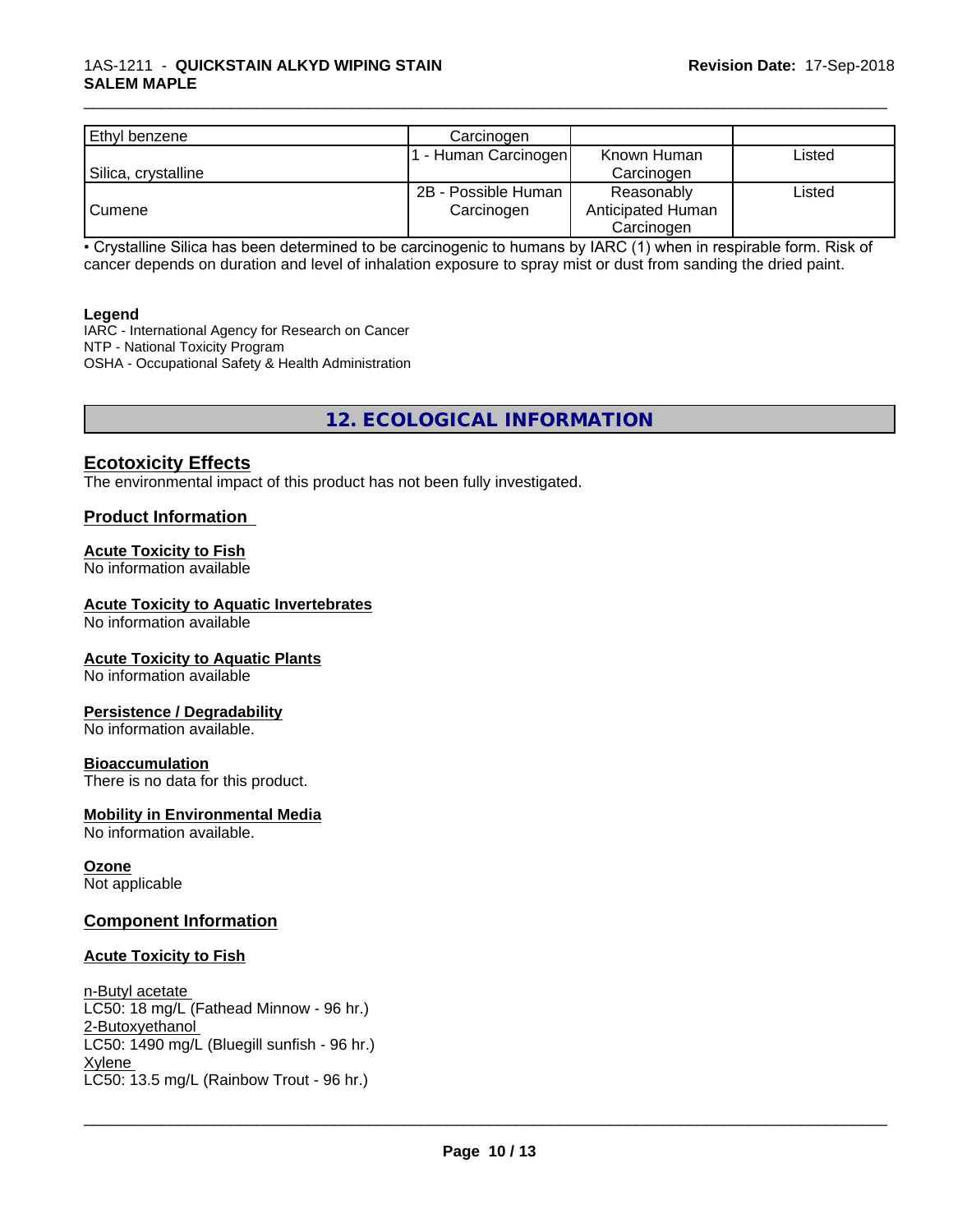Ethyl benzene LC50: 12.1 mg/L (Fathead Minnow - 96 hr.)

#### **Acute Toxicity to Aquatic Invertebrates**

n-Butyl acetate EC50: 72.8 mg/L (Daphnia magna - 48 hr.) Ethyl benzene EC50: 1.8 mg/L (Daphnia magna - 48 hr.)

#### **Acute Toxicity to Aquatic Plants**

n-Butyl acetate EC50: 674.7 mg/L (Green algae (Scenedesmus subspicatus), 72 hrs.) Ethyl benzene EC50: 4.6 mg/L (Green algae (Scenedesmus subspicatus), 72 hrs.)

### **13. DISPOSAL CONSIDERATIONS**

\_\_\_\_\_\_\_\_\_\_\_\_\_\_\_\_\_\_\_\_\_\_\_\_\_\_\_\_\_\_\_\_\_\_\_\_\_\_\_\_\_\_\_\_\_\_\_\_\_\_\_\_\_\_\_\_\_\_\_\_\_\_\_\_\_\_\_\_\_\_\_\_\_\_\_\_\_\_\_\_\_\_\_\_\_\_\_\_\_\_\_\_\_

| <b>Waste Disposal Method</b>   | Dispose of in accordance with federal, state, and local regulations. Local<br>requirements may vary, consult your sanitation department or state-designated<br>environmental protection agency for more disposal options. |
|--------------------------------|---------------------------------------------------------------------------------------------------------------------------------------------------------------------------------------------------------------------------|
| <b>Empty Container Warning</b> | Emptied containers may retain product residue. Follow label warnings even after<br>container is emptied. Residual vapors may explode on ignition.                                                                         |

# **14. TRANSPORT INFORMATION**

| <b>DOT</b><br><b>Proper Shipping Name</b><br><b>Hazard class</b><br>UN-No.<br><b>Packing Group</b><br><b>Description</b> | <b>PAINT</b><br>3<br>UN1263<br>Ш<br>UN1263, PAINT, 3, III |
|--------------------------------------------------------------------------------------------------------------------------|-----------------------------------------------------------|
| <b>ICAO/IATA</b>                                                                                                         | Contact the preparer for further information.             |
| <b>IMDG / IMO</b>                                                                                                        | Contact the preparer for further information.             |
|                                                                                                                          | 15. REGULATORY INFORMATION                                |

#### **International Inventories**

| <b>TSCA: United States</b> | Yes - All components are listed or exempt. |
|----------------------------|--------------------------------------------|
| <b>DSL: Canada</b>         | Yes - All components are listed or exempt. |

# **Federal Regulations**

| SARA 311/312 hazardous categorization |     |  |
|---------------------------------------|-----|--|
| Acute health hazard                   | Yes |  |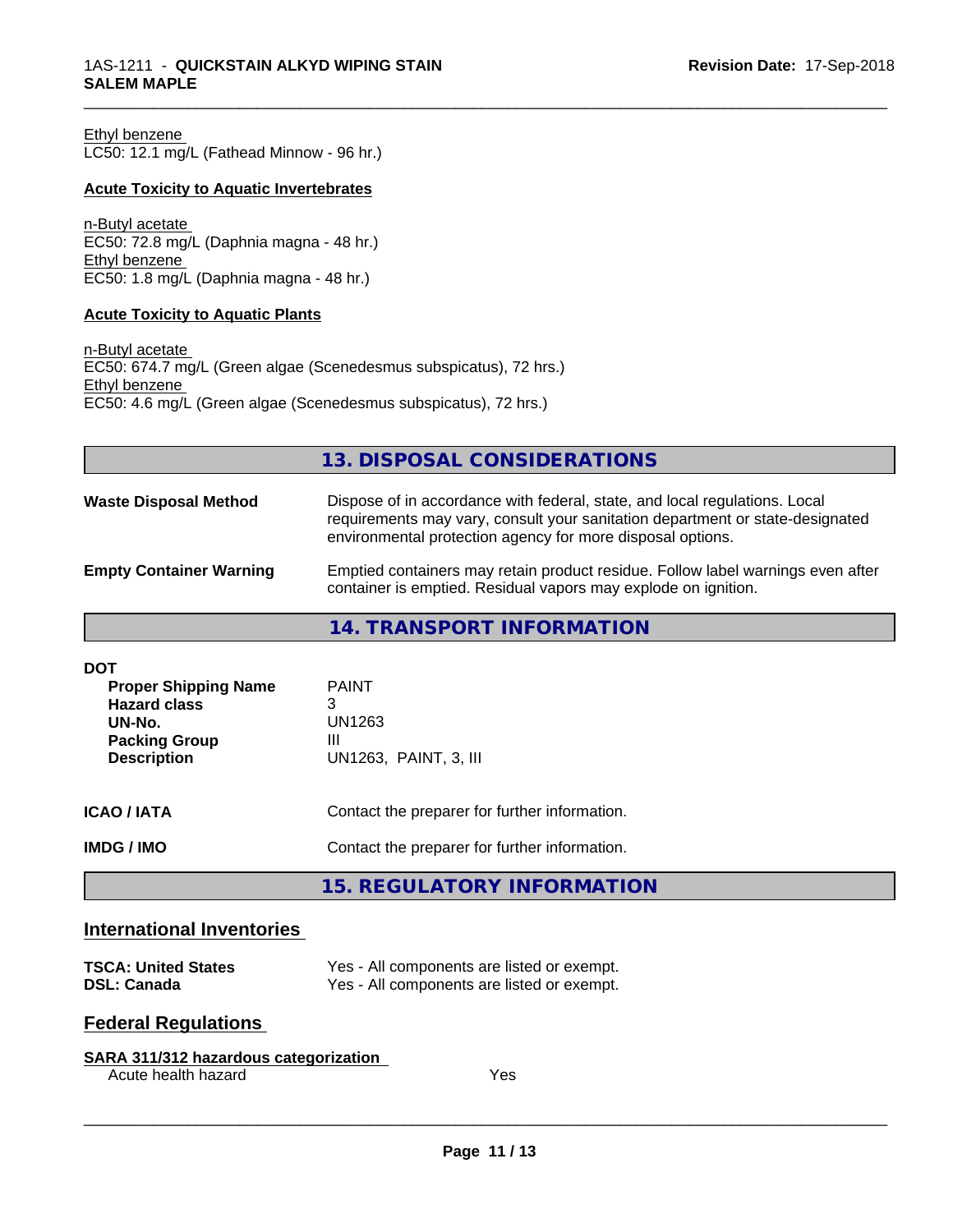| Chronic Health Hazard             | Yes |
|-----------------------------------|-----|
| Fire hazard                       | Yes |
| Sudden release of pressure hazard | Nο  |
| Reactive Hazard                   | N٥  |

#### **SARA 313**

Section 313 of Title III of the Superfund Amendments and Reauthorization Act of 1986 (SARA). This product contains a chemical or chemicals which are subject to the reporting requirements of the Act and Title 40 of the Code of Federal Regulations, Part 372:

\_\_\_\_\_\_\_\_\_\_\_\_\_\_\_\_\_\_\_\_\_\_\_\_\_\_\_\_\_\_\_\_\_\_\_\_\_\_\_\_\_\_\_\_\_\_\_\_\_\_\_\_\_\_\_\_\_\_\_\_\_\_\_\_\_\_\_\_\_\_\_\_\_\_\_\_\_\_\_\_\_\_\_\_\_\_\_\_\_\_\_\_\_

| <b>Chemical name</b>   | CAS No.        | Weight-%     | <b>CERCLA/SARA 313</b><br>(de minimis concentration) |
|------------------------|----------------|--------------|------------------------------------------------------|
| Raw Umber Pigment      | 12713-03-0     |              | 1.0                                                  |
| 2-Butoxyethanol        | 111-76-2       | <sup>5</sup> | 1.0                                                  |
| 1,2,4-Trimethylbenzene | 95-63-6        | <sup>5</sup> | 1.0                                                  |
| Xvlene                 | 1330-20-7      | <sup>5</sup> | 1.0                                                  |
| Naphthalene            | $91 - 20 - 3$  |              | 0.1                                                  |
| Ethyl benzene          | $100 - 41 - 4$ | 0.5          | 0.1                                                  |

#### **Clean Air Act,Section 112 Hazardous Air Pollutants (HAPs) (see 40 CFR 61)**

This product contains the following HAPs:

| <b>Chemical name</b> | <b>CAS No.</b> | Weight-% | <b>Hazardous Air Pollutant</b> |
|----------------------|----------------|----------|--------------------------------|
|                      |                |          | (HAP)                          |
| Raw Umber Pigment    | 12713-03-0     |          | ∟isted                         |
| Xvlene               | 1330-20-7      | đ        | ∟isted                         |
| Naphthalene          | $91 - 20 - 3$  |          | ∟isted                         |
| Ethyl benzene        | $100 - 41 - 4$ | 0.5      | ∟isted                         |
| Cumene               | 98-82-8        | 0.5      | _isted                         |

### **US State Regulations**

#### **California Proposition 65**

# **A WARNING:** Cancer and Reproductive Harm– www.P65warnings.ca.gov

#### **State Right-to-Know**

| <b>Chemical name</b>   | <b>Massachusetts</b> | <b>New Jersey</b> | Pennsylvania |
|------------------------|----------------------|-------------------|--------------|
| Linseed oil            |                      |                   |              |
| n-Butyl acetate        |                      |                   |              |
| Raw Umber Pigment      |                      |                   |              |
| 2-Butoxyethanol        |                      |                   |              |
| 1,2,4-Trimethylbenzene |                      |                   |              |
| Stoddard solvent       |                      |                   |              |
| Xvlene                 |                      |                   |              |
| Silica, crystalline    |                      |                   |              |

#### **Legend**

X - Listed